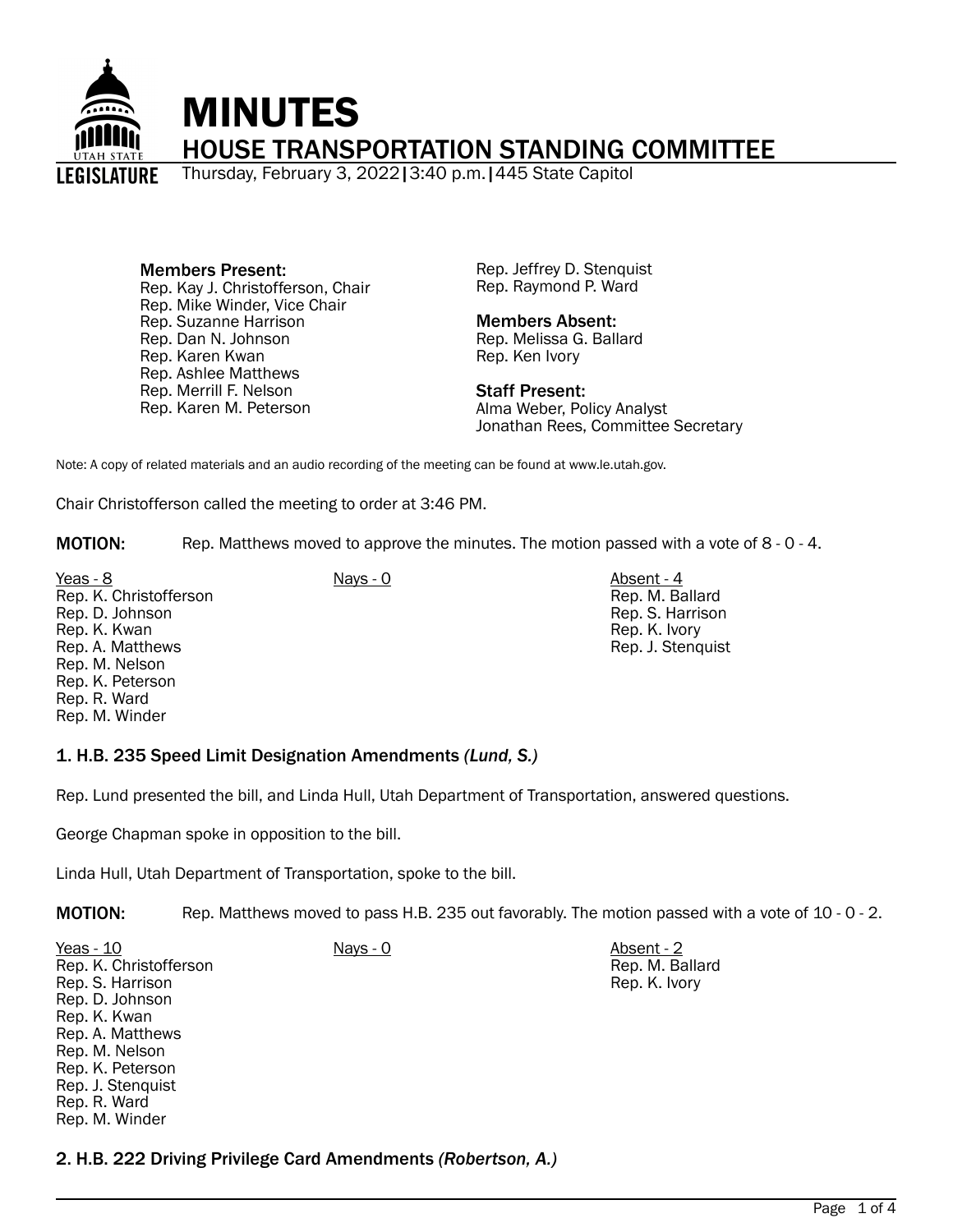Rep. Roberts presented the bill.

Christopher Vizcardo spoke in favor of the bill.

Ciriac Alvarez-Valle, Senior Policy Analyst, Voices for Utah Children, spoke in favor of the bill.

Lauren Beheshti, ACLU Utah, spoke in favor of the bill.

Jacob Torres spoke in favor of the bill.

MOTION: Rep. Kwan moved to pass H.B. 222 out favorably. The motion passed with a vote of 10 - 0 - 2.

Yeas - 10 Nays - 0 Nays - 0 Absent - 2 Rep. K. Christofferson Rep. S. Harrison Rep. D. Johnson Rep. K. Kwan Rep. A. Matthews Rep. M. Nelson Rep. K. Peterson Rep. J. Stenquist Rep. R. Ward Rep. M. Winder Rep. M. Ballard Rep. K. Ivory

Rep. Nelson assumed the chair.

#### 3. S.B. 64 Identification for Vehicle Registration Amendments (*Davis, G.*)

Sen. Davis presented the bill.

John Valentine, Chairman, Utah State Tax Commission, spoke in favor of the bill.

Christopher Vizcardo spoke in favor of the bill.

MOTION: Rep. Ward moved to pass S.B. 64 out favorably. The motion passed with a vote of 8 - 0 - 4.

| $Yeas - 8$<br>Rep. S. Harrison<br>Rep. K. Kwan<br>Rep. A. Matthews<br>Rep. M. Nelson<br>Rep. K. Peterson<br>Rep. J. Stenguist<br>Rep. R. Ward | Nays - 0 | Absent - 4<br>Rep. M. Ballard<br>Rep. K. Christofferson<br>Rep. K. Ivory<br>Rep. D. Johnson |
|-----------------------------------------------------------------------------------------------------------------------------------------------|----------|---------------------------------------------------------------------------------------------|
| Rep. M. Winder                                                                                                                                |          |                                                                                             |

#### 4. S.B. 77 Military Vehicle License Plate Amendments *(Harper, W.)*

Sen. Harper presented the bill with the assistance of David Vuyk.

MOTION: Rep. Peterson moved to pass S.B. 77 out favorably. The motion passed with a vote of 7 - 1 - 4.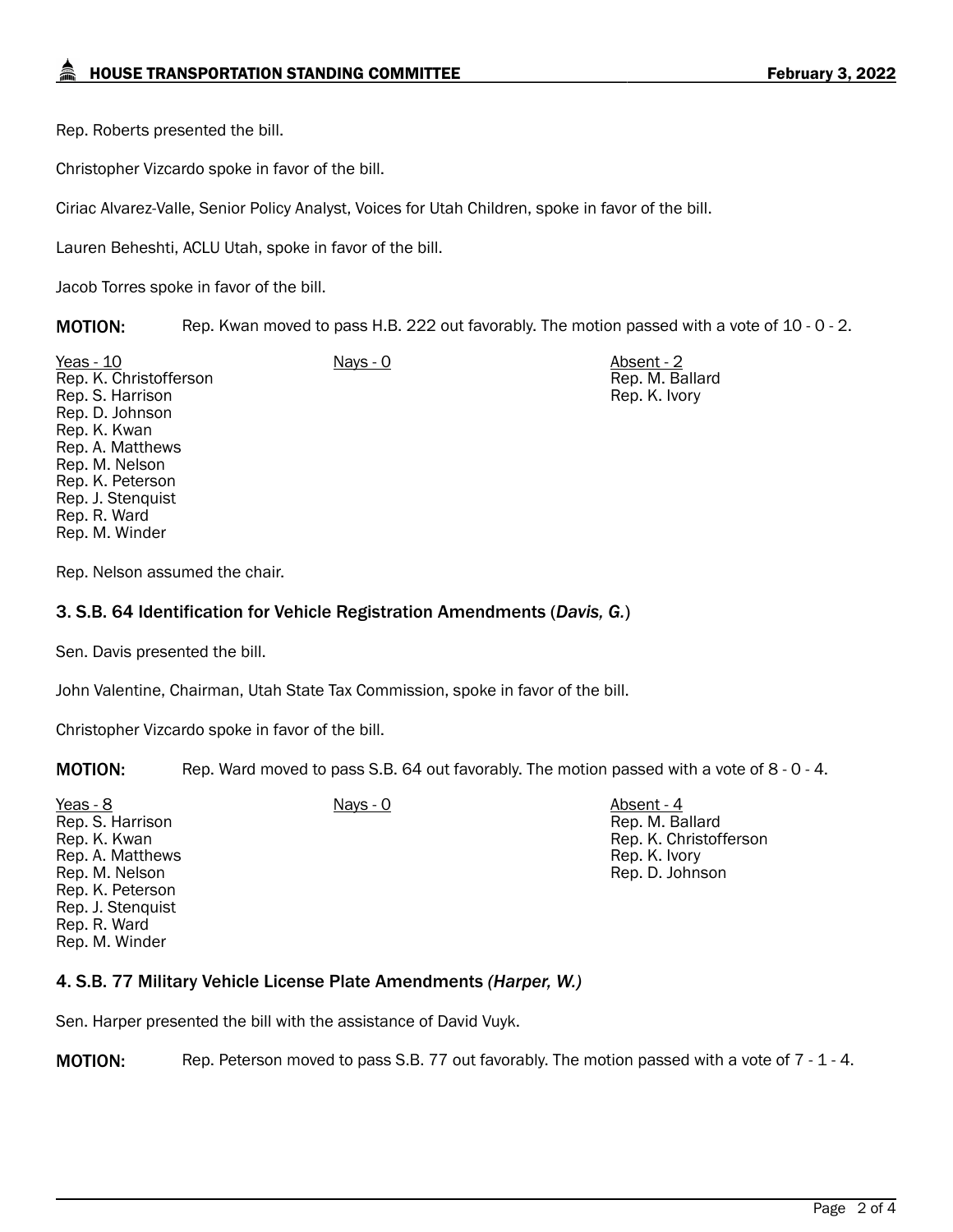<u>Yeas - 7</u> Nays - <u>1</u> Nays - <u>1</u> Nays - 1 Absent - 4 Rep. S. Harrison Rep. K. Kwan Rep. A. Matthews Rep. M. Nelson Rep. K. Peterson Rep. R. Ward Rep. M. Winder

Rep. J. Stenquist Rep. M. Ballard

Rep. K. Christofferson Rep. K. Ivory Rep. D. Johnson

Rep. M. Ballard Rep. K. Christofferson

Rep. K. Ivory Rep. D. Johnson

# 5. 1st Sub. S.B. 13 State Road Jurisdiction Amendments *(Harper, W.)*

Sen. Harper presented the bill.

**MOTION:** Rep. Stenquist moved to pass 1st Substitute S.B. 13 out favorably. The motion passed with a vote of 8 - 0 - 4.

Yeas - 8 Nays - 0 Absent - 4 Rep. S. Harrison Rep. K. Kwan Rep. A. Matthews Rep. M. Nelson Rep. K. Peterson Rep. J. Stenquist Rep. R. Ward Rep. M. Winder

## 6. S.B. 51 Transportation Amendments *(Harper, W.)*

Sen. Harper presented the bill.

John Valentine, Chairman, Utah State Tax Commission, spoke in favor of the bill.

Shule Bishop, Government Relations, Utah Transit Authority, spoke in favor of the bill.

Bryce Bird, Director, Division of Air Quality, spoke in favor of the bill.

Rep. Christofferson resumed the chair.

Andrew Jackson spoke in favor of the bill.

MOTION: Rep. Stenquist moved to replace S.B. 51 with 1st Substitute S.B. 51. The motion passed with a vote of 9 - 0 - 3.

| Yeas - 9               | Nays - 0 | Absent - 3      |
|------------------------|----------|-----------------|
| Rep. K. Christofferson |          | Rep. M. Ballard |
| Rep. S. Harrison       |          | Rep. K. Ivory   |
| Rep. K. Kwan           |          | Rep. D. Johnson |
| Rep. A. Matthews       |          |                 |
| Rep. M. Nelson         |          |                 |
| Rep. K. Peterson       |          |                 |
| Rep. J. Stenguist      |          |                 |
| Rep. R. Ward           |          |                 |
| Rep. M. Winder         |          |                 |
|                        |          |                 |

MOTION: Rep. Stenquist moved to pass 1st Substitute S.B. 51 out favorably. The motion passed with a vote of 9 - 0 - 3.